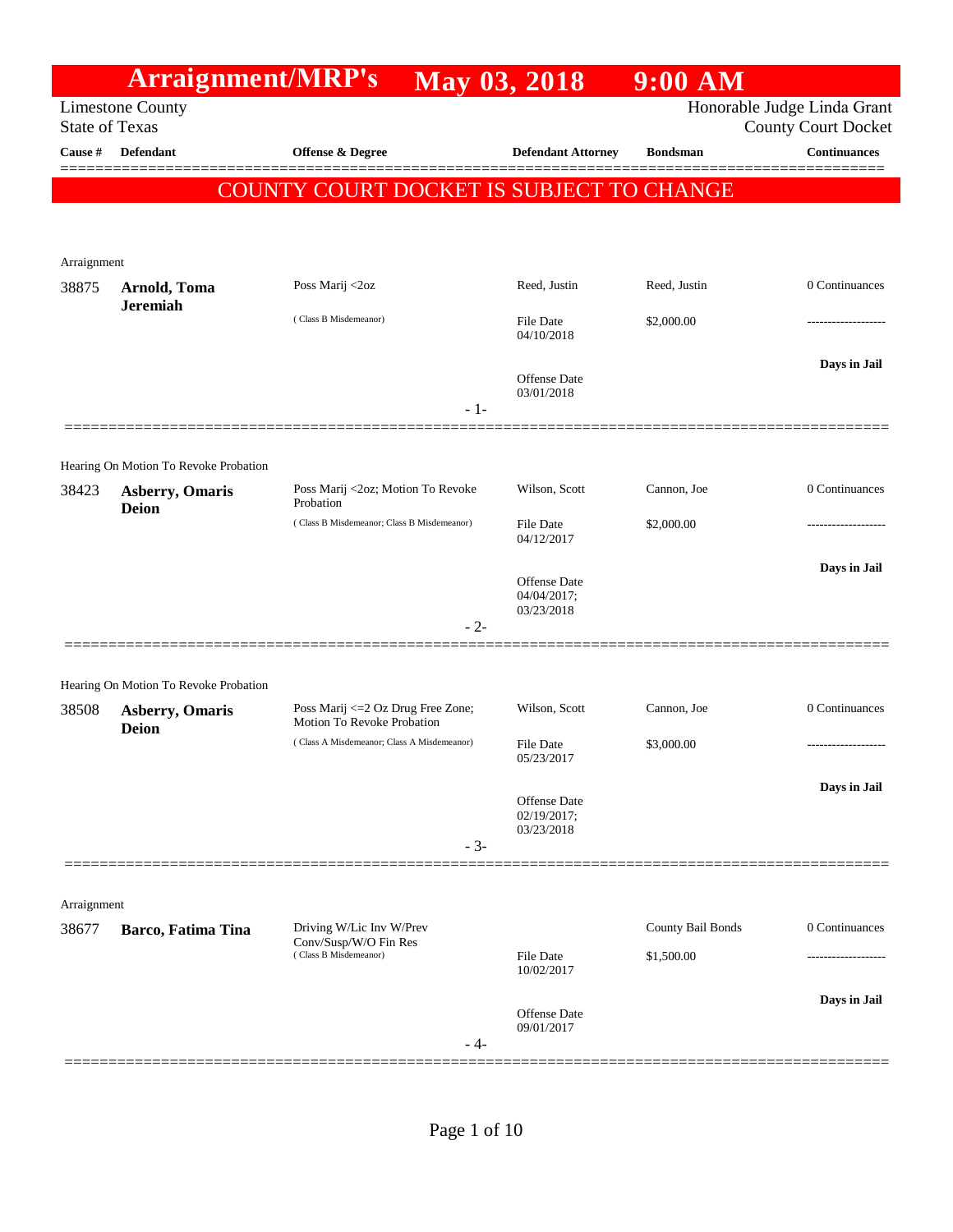## **Arraignment/MRP's May 03, 2018 9:00 AM** Limestone County State of Texas Honorable Judge Linda Grant County Court Docket **Cause # Defendant Offense & Degree Defendant Attorney Bondsman Continuances** ============================================================================================== COUNTY COURT DOCKET IS SUBJECT TO CHANGE Hearing On Motion To Revoke Probation 38600 **Cardenas, Michael Anthony** Poss Marij <2oz; Motion To Adjudicate Bankhead, John R. Freebird Bail Bonds 4 Continuances ( Class B Misdemeanor; Class B Misdemeanor) File Date \$4,000.00 08/18/2017 **Days in Jail**  Offense Date 08/01/2017; 01/23/2018 - 5- ============================================================================================== Hearing On Motion To Revoke Probation 38398 **Cordon, Trini** Driving While Intoxicated Bac >=0.15; Motion To Revoke Probation Moore, David E. County Bail Bonds 4 Continuances ( Class A Misdemeanor; Class A Misdemeanor) File Date \$4,000.00 03/16/2017 **Days in Jail**  Offense Date 01/22/2017; 02/02/2018 - 6- ============================================================================================== Arraignment 37930 **Curlett, Amy** Theft Prop>=\$20<\$500 By Check County Bail Bonds 0 Continuances<br>Class B Misdemeanor) Class B Misdemeanor Class B (Class B Misdemeanor) Class B (Class B Misdemeanor) Class County Bail Bonds 1,000.00 ( Class B Misdemeanor) 05/02/2016 **Days in Jail**  Offense Date 04/07/2015 - 7- ============================================================================================== Arraignment 38886 **Dunn, Kiddrick Dewayne** Poss Marij <2oz Reed, Justin County Bail Bonds 0 Continuances ( Class B Misdemeanor) File Date \$2,000.00 ------------------- 04/10/2018 **Days in Jail**  Offense Date 03/04/2018 - 8- ==============================================================================================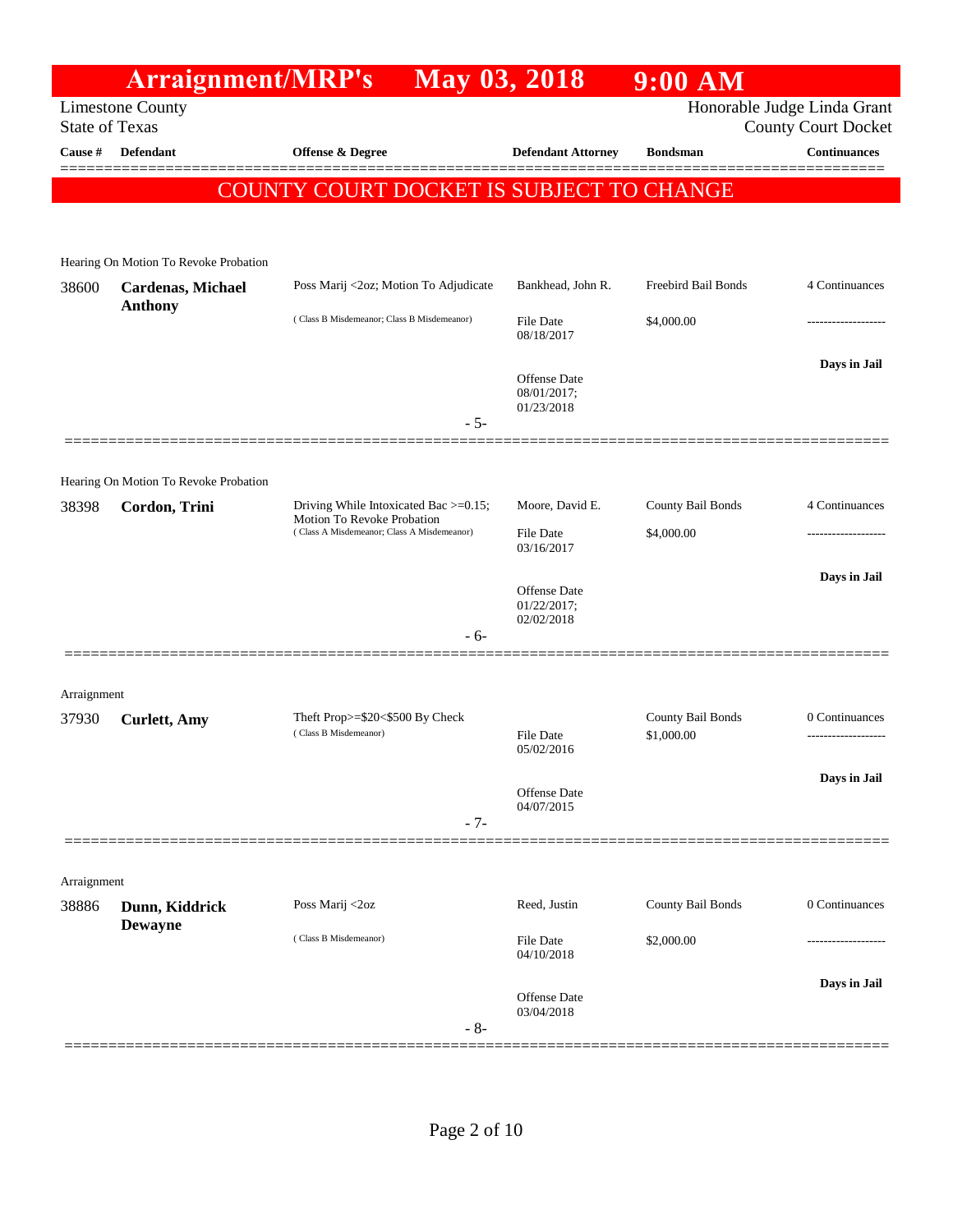|                                |                                          | <b>Arraignment/MRP's May 03, 2018</b>                                               |                                     | $9:00$ AM                       |                                                           |
|--------------------------------|------------------------------------------|-------------------------------------------------------------------------------------|-------------------------------------|---------------------------------|-----------------------------------------------------------|
| <b>State of Texas</b>          | <b>Limestone County</b>                  |                                                                                     |                                     |                                 | Honorable Judge Linda Grant<br><b>County Court Docket</b> |
| Cause #                        | <b>Defendant</b>                         | <b>Offense &amp; Degree</b>                                                         | <b>Defendant Attorney</b>           | <b>Bondsman</b>                 | <b>Continuances</b>                                       |
|                                |                                          | COUNTY COURT DOCKET IS SUBJECT TO CHANGE                                            |                                     |                                 |                                                           |
|                                |                                          |                                                                                     |                                     |                                 |                                                           |
|                                |                                          |                                                                                     |                                     |                                 |                                                           |
| <b>Status Hearing</b>          |                                          |                                                                                     |                                     |                                 |                                                           |
| 38785                          | Dunn, Michael Sinclair                   | Assault Causes Bodily Injury Family<br>Member<br>(Class A Misdemeanor)              | Moore, David E.<br><b>File Date</b> | County Bail Bonds<br>\$3,000.00 | 3 Continuances                                            |
|                                |                                          |                                                                                     | 01/17/2018                          |                                 | .                                                         |
|                                |                                          |                                                                                     | <b>Offense Date</b>                 |                                 | <b>30 Days in Jail</b>                                    |
|                                |                                          |                                                                                     | 09/08/2017                          |                                 |                                                           |
|                                |                                          | $-9-$                                                                               |                                     |                                 |                                                           |
|                                |                                          |                                                                                     |                                     |                                 |                                                           |
| <b>Status Hearing</b><br>38786 | Dunn, Michael Sinclair                   | Theft Prop >= $$100<$750$                                                           | Moore, David E.                     | County Bail Bonds               | 3 Continuances                                            |
|                                |                                          | (Class B Misdemeanor)                                                               | <b>File Date</b><br>01/17/2018      | \$2,000.00                      |                                                           |
|                                |                                          |                                                                                     |                                     |                                 | <b>30 Days in Jail</b>                                    |
|                                |                                          |                                                                                     | <b>Offense Date</b><br>09/20/2017   |                                 |                                                           |
|                                |                                          | $-10-$                                                                              |                                     |                                 |                                                           |
|                                |                                          |                                                                                     |                                     |                                 |                                                           |
|                                | Hearing On Motion To Revoke Probation    |                                                                                     |                                     |                                 |                                                           |
| 37885                          | Eagans-Robinson,<br><b>Zachary Scott</b> | Poss Marij <2oz; Motion To Adjudicate                                               |                                     | County Bail Bonds               | 1 Continuances                                            |
|                                |                                          | (Class B Misdemeanor; Class B Misdemeanor)                                          | <b>File Date</b><br>03/29/2016      | \$4,000.00                      |                                                           |
|                                |                                          |                                                                                     |                                     |                                 | Days in Jail                                              |
|                                |                                          |                                                                                     | Offense Date<br>02/05/2016;         |                                 |                                                           |
|                                |                                          | $-11-$                                                                              | 11/02/2017                          |                                 |                                                           |
|                                |                                          |                                                                                     |                                     |                                 |                                                           |
|                                | Hearing On Motion To Revoke Probation    |                                                                                     |                                     |                                 |                                                           |
| 38623                          | <b>Fleming, Dandre</b>                   | Poss Marij <2oz; Motion To Adjudicate<br>(Class B Misdemeanor; Class B Misdemeanor) |                                     | Bad Boy Bail Bonds              | 0 Continuances                                            |
|                                |                                          |                                                                                     | File Date<br>08/28/2017             | \$4,000.00                      |                                                           |
|                                |                                          |                                                                                     |                                     |                                 | Days in Jail                                              |
|                                |                                          |                                                                                     | Offense Date<br>07/28/2017;         |                                 |                                                           |
|                                |                                          | $-12-$                                                                              | 12/12/2017                          |                                 |                                                           |
|                                |                                          |                                                                                     |                                     |                                 |                                                           |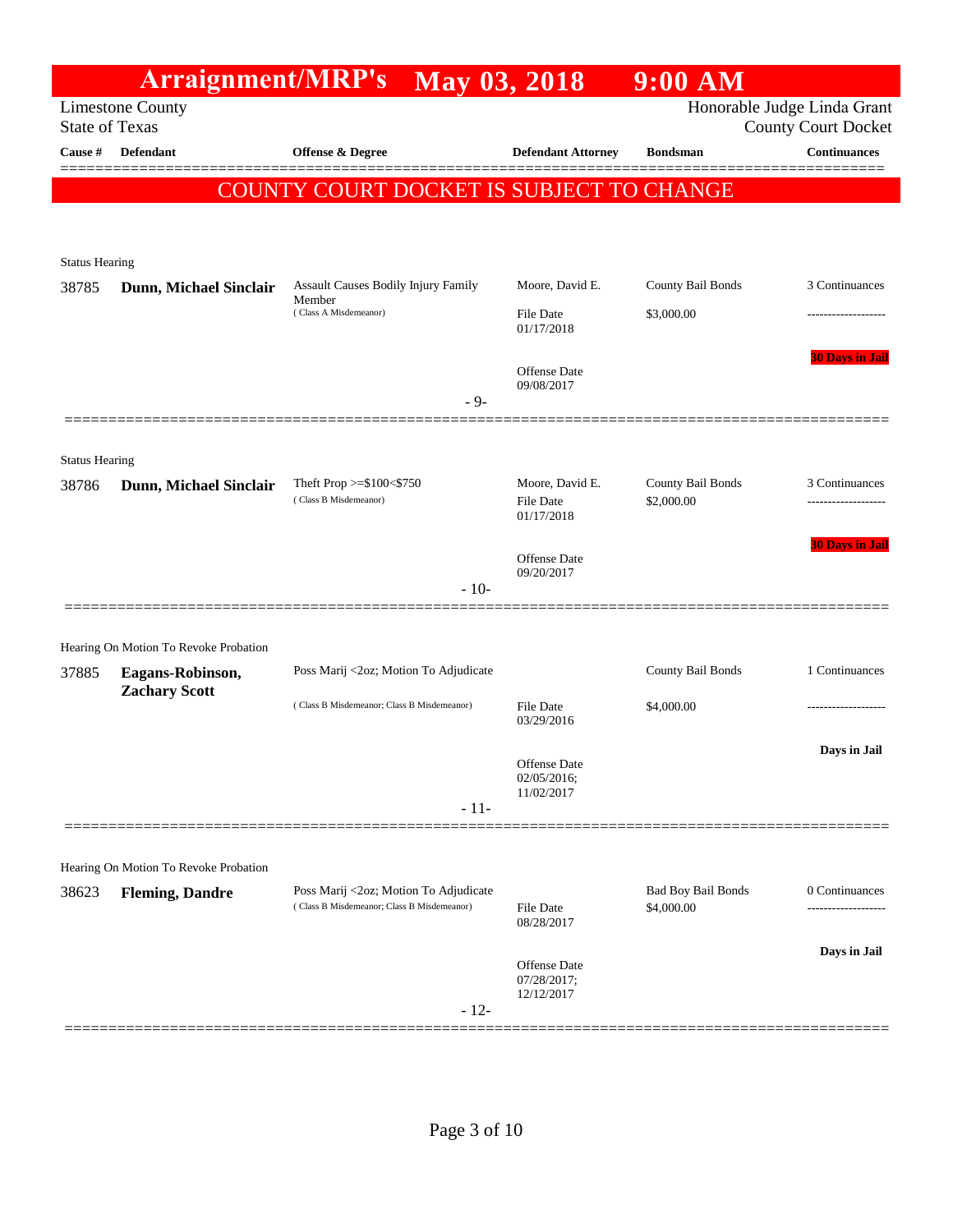## **Arraignment/MRP's May 03, 2018 9:00 AM** Limestone County State of Texas Honorable Judge Linda Grant County Court Docket **Cause # Defendant Offense & Degree Defendant Attorney Bondsman Continuances** ============================================================================================== COUNTY COURT DOCKET IS SUBJECT TO CHANGE Hearing On Motion To Revoke Probation 38059 **Gaines, Blake Cole** Theft Prop <\$100 W/Prev Convic; Motion To Revoke Probation County Bail Bonds 0 Continuances ( Class B Misdemeanor; Class B Misdemeanor) File Date \$2,000.00 06/24/2016 **Days in Jail**  Offense Date 05/19/2016; 03/28/2018 - 13- ============================================================================================== Arraignment 38877 **Gamble, Katie Marie** Driving While Intoxicated County Bail Bonds 0 Continuances ( Class B Misdemeanor) File Date \$2,000.00 ------------------- 04/10/2018 **Days in Jail**  Offense Date 02/14/2018 - 14- ============================================================================================== Arraignment 38884 **Hernandez, Germaine Isaiah** Poss Marij <2oz County Bail Bonds 0 Continuances  $( Class B Misdemeanor)$  File Date  $$2,000.00$ 04/11/2018 **Days in Jail**  Offense Date 02/25/2018 - 15- ============================================================================================== Status Hearing **18599 <b>Klosterman, David** Unl Carrying Weapon Reed, Benjie 7 Continuances (Class A Misdemeanor) Reed, Benjie 7 Continuances (  $\rm Class~A~Misdemeanor)$ 08/18/2017 **Days in Jail**  Offense Date 08/02/2017 - 16- ==============================================================================================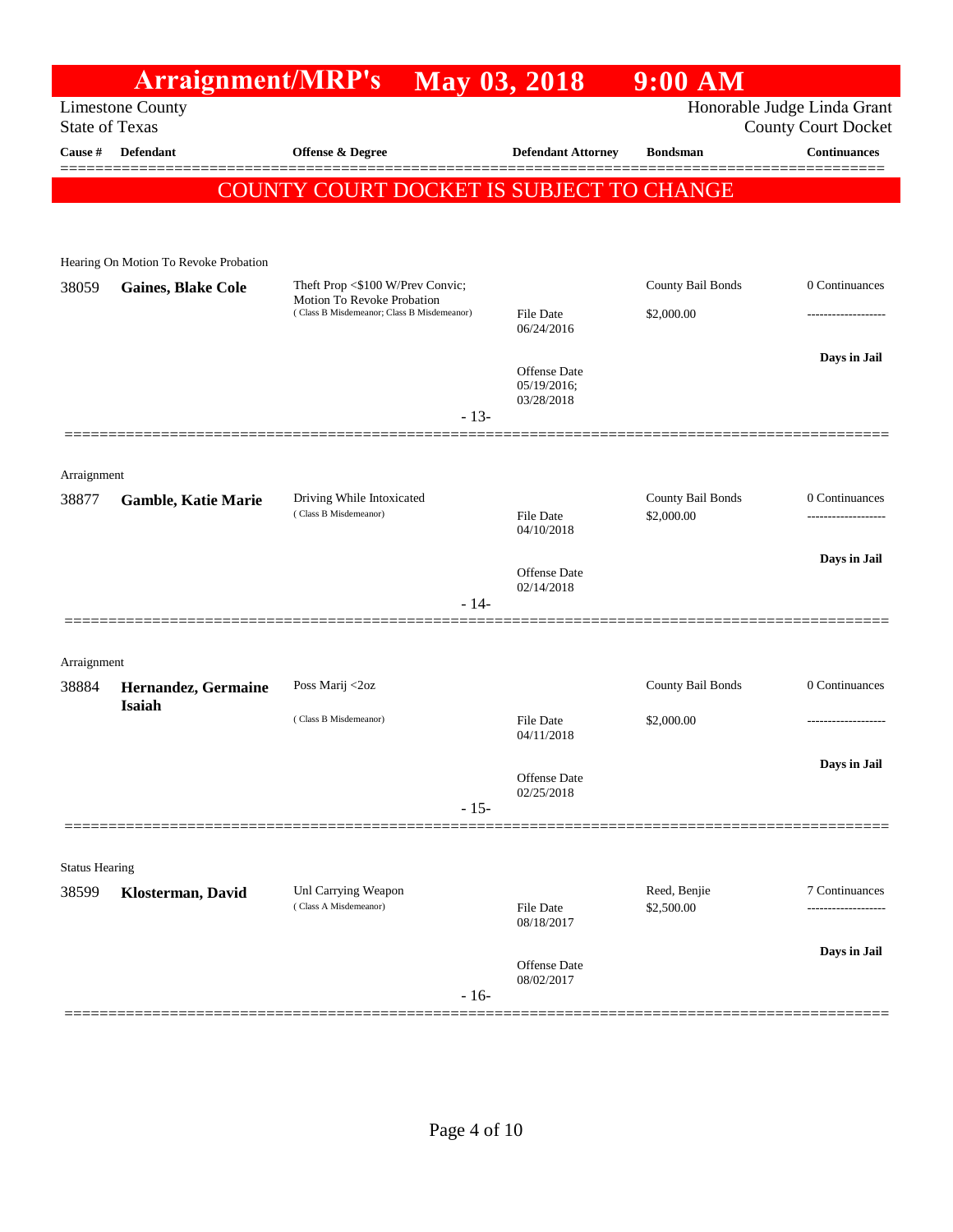|                      | <b>Arraignment/MRP's</b>                         |                                                   |        | May 03, 2018                   | 9:00 AM                         |                                                           |
|----------------------|--------------------------------------------------|---------------------------------------------------|--------|--------------------------------|---------------------------------|-----------------------------------------------------------|
|                      | <b>Limestone County</b><br><b>State of Texas</b> |                                                   |        |                                |                                 | Honorable Judge Linda Grant<br><b>County Court Docket</b> |
| Cause #              | <b>Defendant</b>                                 | <b>Offense &amp; Degree</b>                       |        | <b>Defendant Attorney</b>      | <b>Bondsman</b>                 | <b>Continuances</b>                                       |
|                      |                                                  | COUNTY COURT DOCKET IS SUBJECT TO CHANGE          |        |                                |                                 |                                                           |
|                      |                                                  |                                                   |        |                                |                                 |                                                           |
|                      |                                                  |                                                   |        |                                |                                 |                                                           |
| Arraignment<br>38830 | Klosterman, David                                | Duty On Striking Unattended Vehicle               |        |                                | David Klosterman                | 1 Continuances                                            |
|                      |                                                  | (Class B Misdemeanor)                             |        | File Date<br>02/19/2018        | \$1,000.00                      |                                                           |
|                      |                                                  |                                                   |        | Offense Date                   |                                 | Days in Jail                                              |
|                      |                                                  |                                                   | $-17-$ | 10/01/2017                     |                                 |                                                           |
|                      |                                                  |                                                   |        |                                |                                 |                                                           |
| Arraignment          |                                                  |                                                   |        |                                |                                 |                                                           |
| 38876                | <b>Latham, Steven Ray</b>                        | Poss Marij <2oz<br>(Class B Misdemeanor)          |        | File Date                      | County Bail Bonds<br>\$2,000.00 | 0 Continuances<br>-----------------                       |
|                      |                                                  |                                                   |        | 04/10/2018                     |                                 |                                                           |
|                      |                                                  |                                                   |        | <b>Offense Date</b>            |                                 | Days in Jail                                              |
|                      |                                                  |                                                   | $-18-$ | 02/19/2018                     |                                 |                                                           |
|                      |                                                  |                                                   |        |                                |                                 |                                                           |
| Arraignment          |                                                  |                                                   |        |                                |                                 |                                                           |
| 38847                | Lee, Robert Edward                               | Driving W/Lic Inv W/Prev<br>Conv/Susp/W/O Fin Res |        |                                | Personal Bond                   | 1 Continuances                                            |
|                      |                                                  | (Class B Misdemeanor)                             |        | <b>File Date</b><br>03/06/2018 | \$2,000.00                      |                                                           |
|                      |                                                  |                                                   |        | Offense Date                   |                                 | Days in Jail                                              |
|                      |                                                  |                                                   | $-19-$ | 12/29/2017                     |                                 |                                                           |
|                      |                                                  |                                                   |        |                                |                                 |                                                           |
| Arraignment          |                                                  |                                                   |        |                                |                                 |                                                           |
| 38848                | Lee, Robert Edward                               | Poss Marij <2oz<br>(Class B Misdemeanor)          |        |                                | Personal Bond                   | 1 Continuances                                            |
|                      |                                                  |                                                   |        | File Date<br>03/06/2018        | \$2,000.00                      |                                                           |
|                      |                                                  |                                                   |        | Offense Date                   |                                 | Days in Jail                                              |
|                      |                                                  |                                                   | $-20-$ | 12/29/2017                     |                                 |                                                           |
|                      |                                                  |                                                   |        |                                |                                 |                                                           |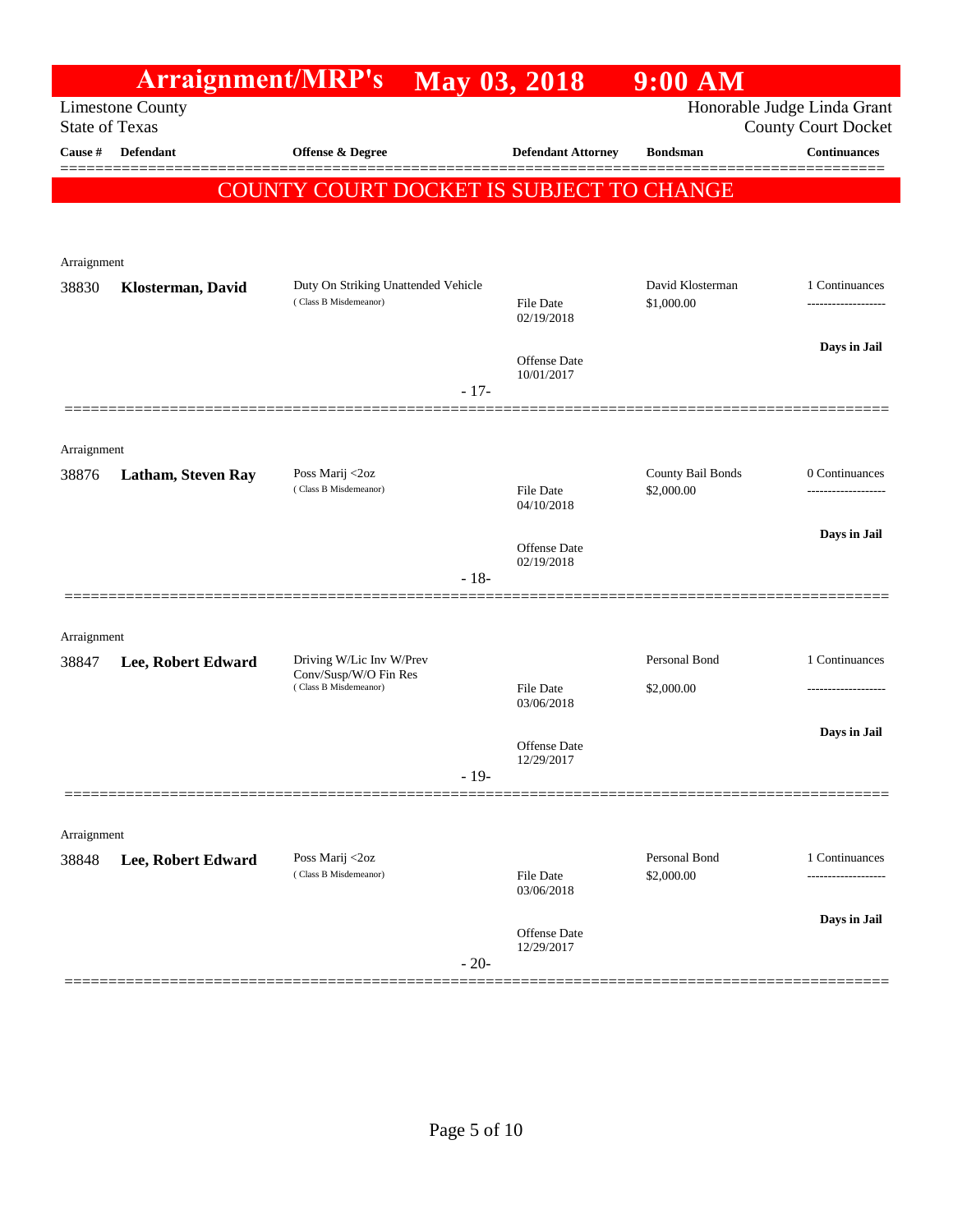|                      | <b>Arraignment/MRP's</b>                         |                                               | May 03, 2018 |                                   | $9:00$ AM         |                                                           |
|----------------------|--------------------------------------------------|-----------------------------------------------|--------------|-----------------------------------|-------------------|-----------------------------------------------------------|
|                      | <b>Limestone County</b><br><b>State of Texas</b> |                                               |              |                                   |                   | Honorable Judge Linda Grant<br><b>County Court Docket</b> |
| Cause #              | <b>Defendant</b>                                 | <b>Offense &amp; Degree</b>                   |              | <b>Defendant Attorney</b>         | <b>Bondsman</b>   | <b>Continuances</b>                                       |
|                      |                                                  | COUNTY COURT DOCKET IS SUBJECT TO CHANGE      |              |                                   |                   |                                                           |
|                      |                                                  |                                               |              |                                   |                   |                                                           |
|                      |                                                  |                                               |              |                                   |                   |                                                           |
| Arraignment          |                                                  |                                               |              |                                   |                   |                                                           |
| 38874                | <b>Maestas, Brittany</b><br><b>Alice</b>         | Poss Marij <2oz                               |              | Reed, Justin                      | Reed, Justin      | 0 Continuances                                            |
|                      |                                                  | (Class B Misdemeanor)                         |              | File Date<br>04/10/2018           | \$2,000.00        |                                                           |
|                      |                                                  |                                               |              |                                   |                   | Days in Jail                                              |
|                      |                                                  |                                               |              | Offense Date<br>03/01/2018        |                   |                                                           |
|                      |                                                  |                                               | $-21-$       |                                   |                   |                                                           |
|                      |                                                  |                                               |              |                                   |                   |                                                           |
| Arraignment<br>38883 | <b>Melton, River Jordan</b>                      | Poss Marij <2oz                               |              |                                   | County Bail Bonds | 0 Continuances                                            |
|                      |                                                  | (Class B Misdemeanor)                         |              | File Date                         | \$2,000.00        |                                                           |
|                      |                                                  |                                               |              | 04/10/2018                        |                   |                                                           |
|                      |                                                  |                                               |              | Offense Date                      |                   | Days in Jail                                              |
|                      |                                                  |                                               | $-22-$       | 02/25/2018                        |                   |                                                           |
|                      |                                                  |                                               |              |                                   |                   |                                                           |
| Arraignment          |                                                  |                                               |              |                                   |                   |                                                           |
| 38885                | <b>Morgan, Quenton Lee</b>                       | Poss Marij <2oz                               |              | Spivey, Shirley                   | County Bail Bonds | 0 Continuances                                            |
|                      |                                                  | (Class B Misdemeanor)                         |              | File Date<br>04/10/2018           | \$2,000.00        |                                                           |
|                      |                                                  |                                               |              |                                   |                   | Days in Jail                                              |
|                      |                                                  |                                               |              | <b>Offense</b> Date<br>02/28/2018 |                   |                                                           |
|                      |                                                  |                                               | $-23-$       |                                   |                   |                                                           |
|                      |                                                  |                                               |              |                                   |                   |                                                           |
| Arraignment          |                                                  |                                               |              |                                   | Personal Bond     |                                                           |
| 38879                | <b>Perkins, Misty Nakole</b>                     | Poss Cs Pg $3 < 28g$<br>(Class A Misdemeanor) |              | File Date<br>04/10/2018           | \$2,000.00        | 0 Continuances                                            |
|                      |                                                  |                                               |              |                                   |                   | Days in Jail                                              |
|                      |                                                  |                                               | $-24-$       | Offense Date<br>02/25/2018        |                   |                                                           |
|                      |                                                  |                                               |              |                                   |                   |                                                           |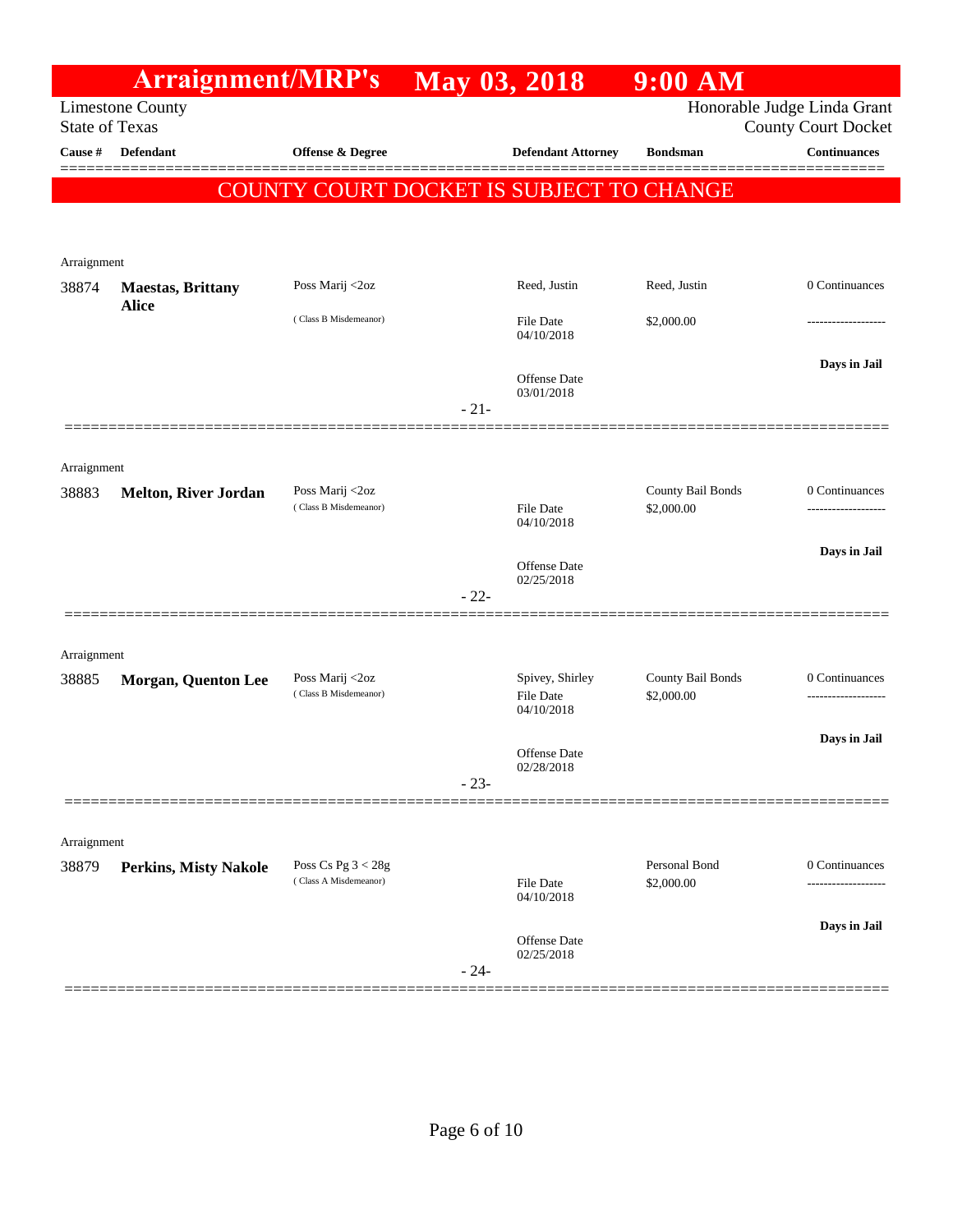|                | <b>Arraignment/MRP's</b>                         |                                                                                                            | <b>May 03, 2018</b>                                   | $9:00$ AM                         |                                                           |
|----------------|--------------------------------------------------|------------------------------------------------------------------------------------------------------------|-------------------------------------------------------|-----------------------------------|-----------------------------------------------------------|
|                | <b>Limestone County</b><br><b>State of Texas</b> |                                                                                                            |                                                       |                                   | Honorable Judge Linda Grant<br><b>County Court Docket</b> |
| Cause #        | <b>Defendant</b>                                 | <b>Offense &amp; Degree</b>                                                                                | <b>Defendant Attorney</b>                             | <b>Bondsman</b>                   | <b>Continuances</b>                                       |
|                |                                                  | <b>COUNTY COURT DOCKET IS SUBJECT TO CHANGE</b>                                                            |                                                       |                                   |                                                           |
| Arraignment    |                                                  |                                                                                                            |                                                       |                                   |                                                           |
| 38880          | <b>Perkins, Misty Nakole</b>                     | Unl Carrying Weapon<br>(Class A Misdemeanor)                                                               | <b>File Date</b><br>04/10/2018                        | Personal Bond<br>\$3,000.00       | 0 Continuances                                            |
|                |                                                  | $-25-$                                                                                                     | Offense Date<br>02/25/2018                            |                                   | Days in Jail                                              |
|                | Hearing On Motion To Revoke Probation            |                                                                                                            |                                                       |                                   |                                                           |
| 38154          | <b>Perkins, Trey Jamal</b>                       | Duty On Striking Unattended Vehicle;<br>Motion To Adjudicate<br>(Class B Misdemeanor; Class B Misdemeanor) | Sanders, Raymond L.<br><b>File Date</b><br>08/25/2016 | County Bail Bonds<br>\$3,000.00   | 3 Continuances<br>---------------                         |
|                |                                                  | $-26-$                                                                                                     | <b>Offense Date</b><br>08/11/2016;<br>10/10/2017      |                                   | Days in Jail                                              |
| Plea Hearing   |                                                  |                                                                                                            |                                                       |                                   |                                                           |
| 36970          | <b>Pilkington, Marcus</b><br><b>Ryan</b>         | Assault Causes Bodily Injury Family<br>Violence                                                            | Reed, Justin                                          | Reed, Justin                      | 0 Continuances                                            |
|                |                                                  | (Class A Misdemeanor)                                                                                      | <b>File Date</b><br>06/06/2014                        | \$3,000.00                        | -------------------                                       |
|                |                                                  | $-27-$                                                                                                     | Offense Date<br>05/14/2014                            |                                   | Days in Jail                                              |
|                |                                                  |                                                                                                            |                                                       |                                   |                                                           |
| Theft By Check |                                                  |                                                                                                            |                                                       |                                   |                                                           |
| 36772          | Ray, Mary Ann                                    | Theft Prop>=\$20<\$500 By Check<br>(Class B Misdemeanor)                                                   | <b>File Date</b><br>01/08/2014                        | Freebird Bail Bonds<br>\$1,000.00 | 5 Continuances                                            |
|                |                                                  | $-28-$                                                                                                     | Offense Date<br>04/14/2012                            |                                   | Days in Jail                                              |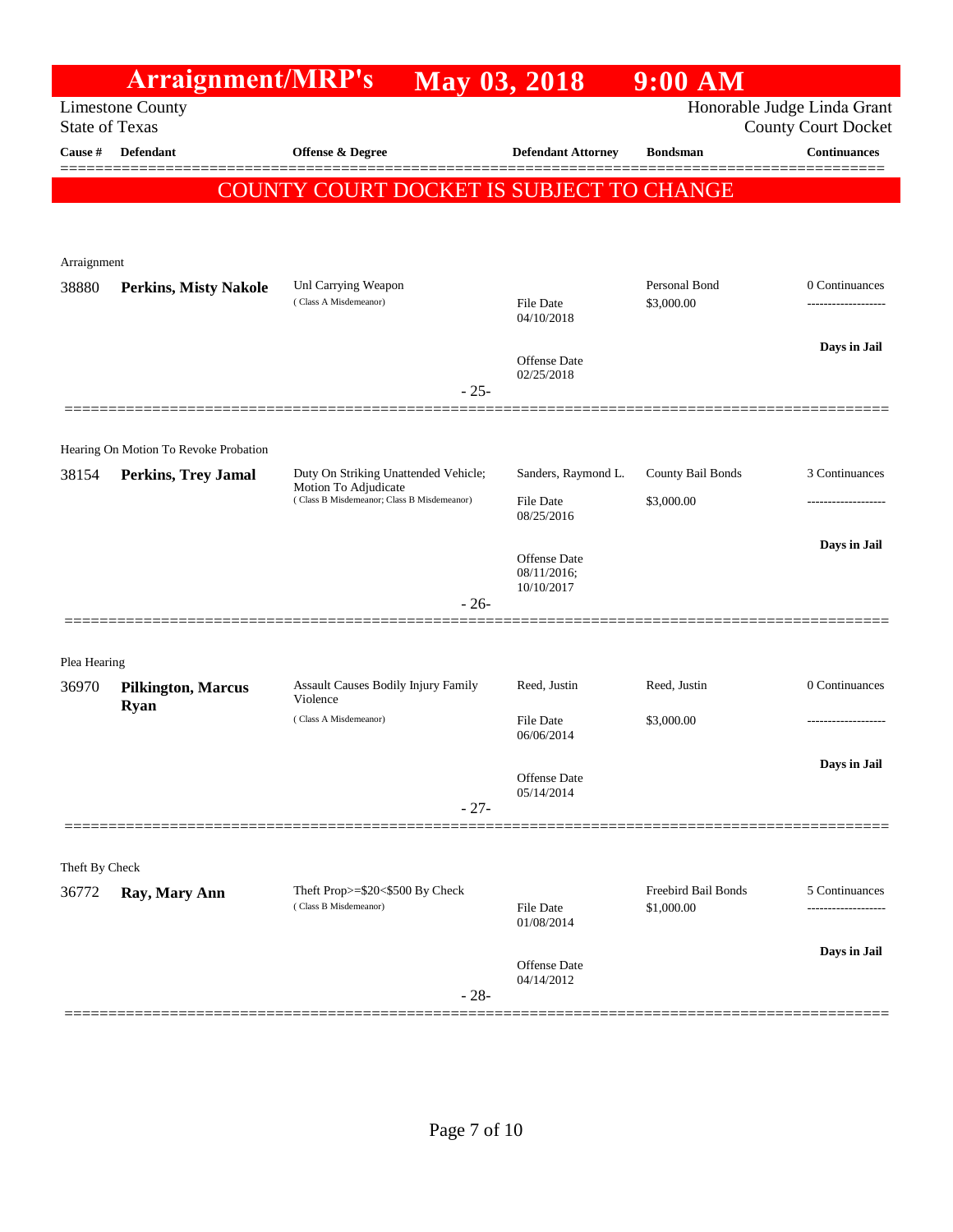|                       | <b>Arraignment/MRP's</b>                      |                                                      | <b>May 03, 2018</b>         | $9:00$ AM                      |                                                           |
|-----------------------|-----------------------------------------------|------------------------------------------------------|-----------------------------|--------------------------------|-----------------------------------------------------------|
| <b>State of Texas</b> | <b>Limestone County</b>                       |                                                      |                             |                                | Honorable Judge Linda Grant<br><b>County Court Docket</b> |
| Cause #               | <b>Defendant</b>                              | <b>Offense &amp; Degree</b>                          | <b>Defendant Attorney</b>   | <b>Bondsman</b>                | <b>Continuances</b>                                       |
|                       |                                               |                                                      |                             |                                |                                                           |
|                       |                                               | COUNTY COURT DOCKET IS SUBJECT TO CHANGE             |                             |                                |                                                           |
|                       |                                               |                                                      |                             |                                |                                                           |
| <b>Review Hearing</b> |                                               |                                                      |                             |                                |                                                           |
| 38683                 | Raybould, David<br><b>James</b>               | <b>Assault Causes Bodily Injury Family</b><br>Member | Reed, Justin                | County Bail Bonds              | 6 Continuances                                            |
|                       |                                               | (Class A Misdemeanor)                                | File Date<br>10/09/2017     | \$3,000.00                     |                                                           |
|                       |                                               |                                                      |                             |                                | Days in Jail                                              |
|                       |                                               |                                                      | Offense Date<br>08/14/2017  |                                |                                                           |
|                       |                                               | $-29-$                                               |                             |                                |                                                           |
|                       |                                               |                                                      |                             |                                |                                                           |
| Arraignment           |                                               |                                                      |                             |                                |                                                           |
| 38878                 | Richardson, Jordan<br>Kentrail                | Driving W/Lic Inv W/Prev<br>Conv/Susp/W/O Fin Res    |                             | <b>County Bail Bonds</b>       | 0 Continuances                                            |
|                       |                                               | (Class B Misdemeanor)                                | File Date<br>04/10/2018     | \$1,000.00                     |                                                           |
|                       |                                               |                                                      |                             |                                | Days in Jail                                              |
|                       |                                               |                                                      | Offense Date<br>03/02/2018  |                                |                                                           |
|                       |                                               | $-30-$                                               |                             |                                |                                                           |
|                       |                                               |                                                      |                             |                                |                                                           |
| Arraignment<br>38873  |                                               | Assault Cause Bodily Inj.                            | Reed, Justin                | Reed, Justin                   | 0 Continuances                                            |
|                       | <b>Rossmoine, Nathaniel</b><br><b>Emerson</b> |                                                      |                             |                                |                                                           |
|                       |                                               | (Class A Misdemeanor)                                | File Date<br>04/10/2018     | \$3,000.00                     |                                                           |
|                       |                                               |                                                      |                             |                                | Days in Jail                                              |
|                       |                                               |                                                      | Offense Date<br>03/01/2018  |                                |                                                           |
|                       |                                               | $-31-$                                               |                             |                                |                                                           |
|                       | Hearing On Motion To Revoke Probation         |                                                      |                             |                                |                                                           |
| 38528                 | Salas, Jaziel                                 | Poss Marij <2oz; Motion To Adjudicate                |                             | <b>Brazos River Bail Bonds</b> | 1 Continuances                                            |
|                       |                                               | (Class B Misdemeanor; Class B Misdemeanor)           | File Date<br>06/15/2017     | \$4,000.00                     |                                                           |
|                       |                                               |                                                      |                             |                                | Days in Jail                                              |
|                       |                                               |                                                      | Offense Date<br>05/02/2017; |                                |                                                           |
|                       |                                               | $-32-$                                               | 01/09/2018                  |                                |                                                           |
|                       |                                               |                                                      |                             |                                |                                                           |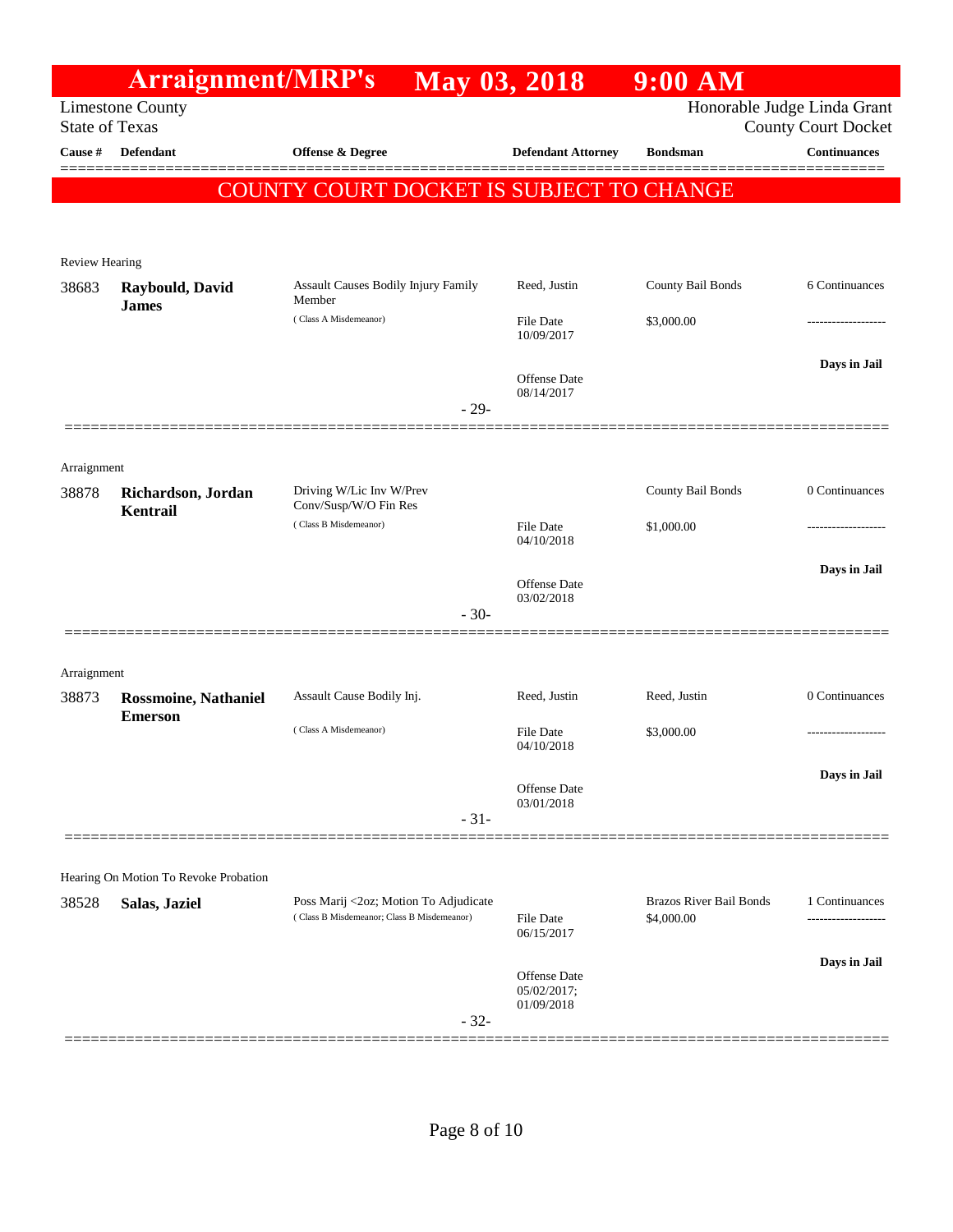|             | <b>Arraignment/MRP's</b>                         |                                                                                                                            | May 03, 2018                       | $9:00$ AM                   |                            |
|-------------|--------------------------------------------------|----------------------------------------------------------------------------------------------------------------------------|------------------------------------|-----------------------------|----------------------------|
|             | <b>Limestone County</b><br><b>State of Texas</b> |                                                                                                                            |                                    | Honorable Judge Linda Grant | <b>County Court Docket</b> |
| Cause #     | Defendant                                        | Offense & Degree                                                                                                           | <b>Defendant Attorney</b>          | <b>Bondsman</b>             | <b>Continuances</b>        |
|             |                                                  |                                                                                                                            |                                    |                             |                            |
|             |                                                  | COUNTY COURT DOCKET IS SUBJECT TO CHANGE                                                                                   |                                    |                             |                            |
|             |                                                  |                                                                                                                            |                                    |                             |                            |
|             | Hearing On Motion To Revoke Probation            |                                                                                                                            |                                    |                             |                            |
| 37734       | Severns, Lacy<br><b>Chresteen</b>                | Poss Marij <2oz; Motion To Revoke<br>Probation                                                                             |                                    | County Bail Bonds           | 10 Continuances            |
|             |                                                  | (Class B Misdemeanor; Class B Misdemeanor)                                                                                 | File Date<br>12/10/2015            | \$2,000.00                  | --------------             |
|             |                                                  |                                                                                                                            |                                    |                             | Days in Jail               |
|             |                                                  |                                                                                                                            | Offense Date<br>10/20/2015;        |                             |                            |
|             |                                                  | $-33-$                                                                                                                     | 08/28/2017                         |                             |                            |
|             |                                                  |                                                                                                                            |                                    |                             |                            |
|             | Hearing On Motion To Revoke Probation            |                                                                                                                            |                                    |                             |                            |
| 37328       | Soto, Anselmo Mora                               | Driving While Intoxicated/open Alch<br>Container; Motion To Revoke Probation<br>(Class B Misdemeanor; Class B Misdemeanor) |                                    | Ace Bail Bonds - Crockett   | 1 Continuances             |
|             |                                                  |                                                                                                                            | File Date<br>02/10/2015            | \$3,000.00                  |                            |
|             |                                                  |                                                                                                                            |                                    |                             | Days in Jail               |
|             |                                                  |                                                                                                                            | <b>Offense Date</b><br>09/07/2014; |                             |                            |
|             |                                                  | $-34-$                                                                                                                     | 04/19/2017                         |                             |                            |
|             |                                                  |                                                                                                                            |                                    |                             |                            |
| Arraignment |                                                  |                                                                                                                            |                                    |                             |                            |
| 38881       | <b>Thompkin, Charles</b>                         | Driving W/Lic Inv W/Prev<br>Conv/Susp/W/O Fin Res                                                                          |                                    | County Bail Bonds           | 0 Continuances             |
|             | Edward                                           | (Class B Misdemeanor)                                                                                                      | File Date                          | \$1,000.00                  | -------------------        |
|             |                                                  |                                                                                                                            | 04/10/2018                         |                             |                            |
|             |                                                  |                                                                                                                            | Offense Date<br>01/31/2018         |                             | Days in Jail               |
|             |                                                  | $-35-$                                                                                                                     |                                    |                             |                            |
|             |                                                  |                                                                                                                            |                                    |                             |                            |
| Arraignment |                                                  |                                                                                                                            |                                    |                             |                            |
| 38882       | <b>Torres</b> , Daniel                           | Driving W/Lic Inv W/Prev<br>Conv/Susp/W/O Fin Res                                                                          |                                    | County Bail Bonds           | 0 Continuances             |
|             |                                                  | (Class B Misdemeanor)                                                                                                      | File Date<br>04/10/2018            | \$1,000.00                  |                            |
|             |                                                  |                                                                                                                            |                                    |                             | Days in Jail               |
|             |                                                  |                                                                                                                            | Offense Date<br>03/15/2018         |                             |                            |
|             |                                                  | $-36-$                                                                                                                     |                                    |                             |                            |